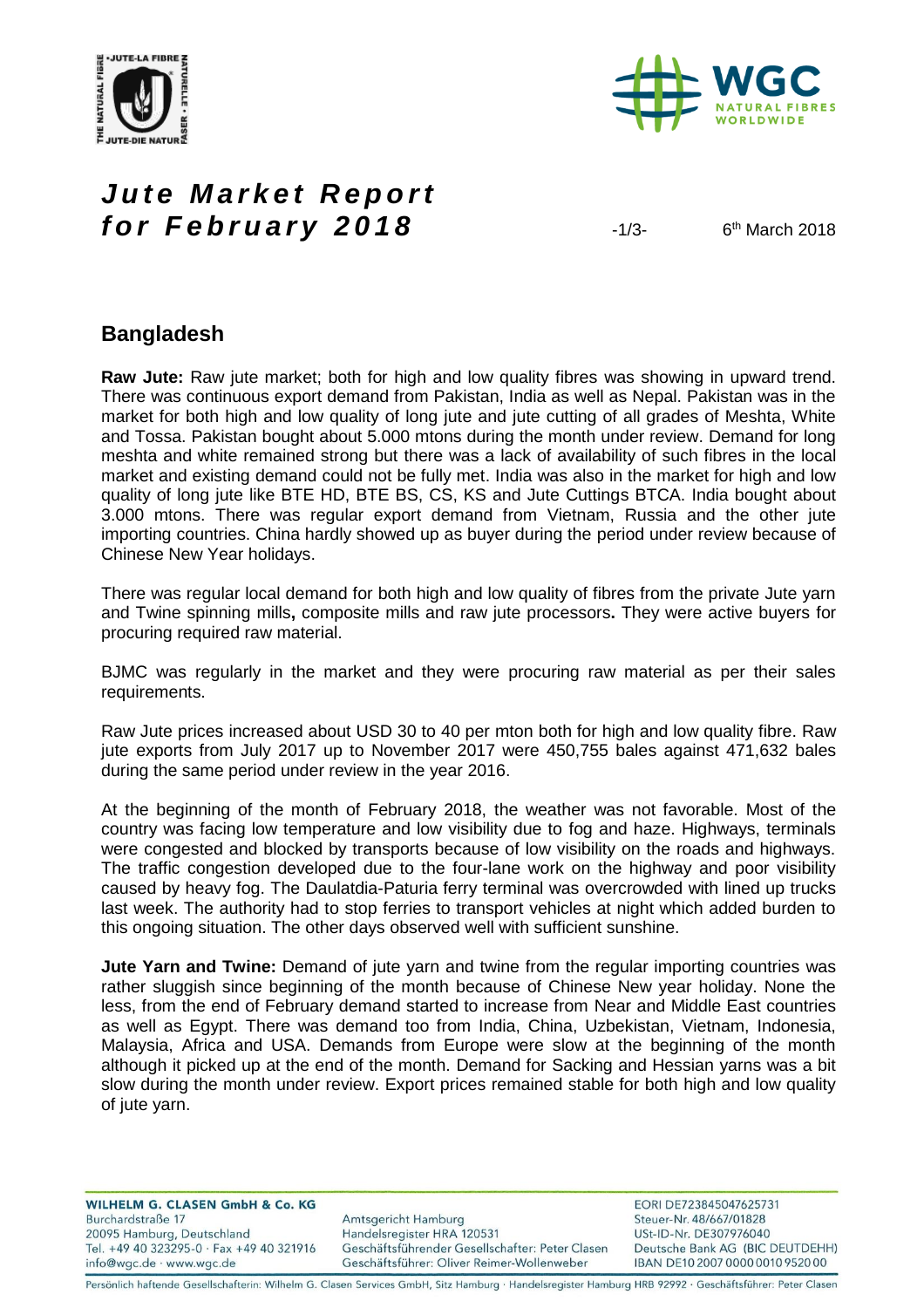



# *Jute Market Report for February 2018*  $\frac{2}{3}$

 $6<sup>th</sup>$  March 2018

It is assumed that market will be in rising trend after holidays have come to an end. Regular importing countries as well as China will continue to be active in the market. Mills were fully booked with their existing orders.

**Jute Goods:** There was regular export demand of finish goods. Demands for Sackings increased from African countries. Besides Africa, there was a regular demand for Hessians and Sackings from Europe, Australia, USA, Iran, China and Vietnam. India continued to be in the market as buyer for unstitched Binola and B-Twill cloth. Demand for Jute CBC from the regular importing countries like EU, Australia and New Zealand continued though at modest level. Prices for Sackings, Hessians and CBC remained unchanged in comparison with prices ruling during the proeceding month. Most of the composite jute mills were busy with execution of their running orders.

The BJMC signed a memorandum of understanding (MoU) with the Bangladesh Cold Storage Association (BCSA) for supplying 10,6 Mio pieces of Hessian sacks to the latter. Textile and Jute Ministry Joint Secretary and BCSA's first vice-president inked the agreement on behalf of their respective organizations at the Secretariat.

As per the agreement, the BJMC will supply these jute sacks to the BCSA by December  $31<sup>st</sup>$ 2018. They also fixed the price of the sack at BDT 42 per piece.

"At least 285 jute items are now being marketed both at home and abroad. The Government has taken steps to increase exports to European countries after developing the inland market management," Secretary of the Textile and Jute Ministry told reporters after the signing of the agreement.

A total of 22 jute mills are now running under the BJMC, which has capacity to produce 700 tons of jute products a day.

### **India**

**Raw Jute:** Prices more or less stabilized. JBA at the end of the month under review: TD-4 IRs 4.325 and TD-5 IRs 3.925, each per 100 kg / quintal. The raw jute procurement program of the Jute Corporation of India (JCI) to support the market continued almost unchanged during the month.

About japanese rice seeds there is some trial. This is as an alternative to jute crop. Indian Government is also insisting on better quality of jute seeds so as to improve growth of quality fibre and to develop more diversified products (also see news clipping attached).

**Jute Goods:** Jute CBC market remained dull. Domestic and overseas demand for Hessians remained sluggish. So called selected mills demanded a premium of 9 percent compared to asking prices by "normal" mills. Bandadesh reportedly offered at 10 % below indian asking